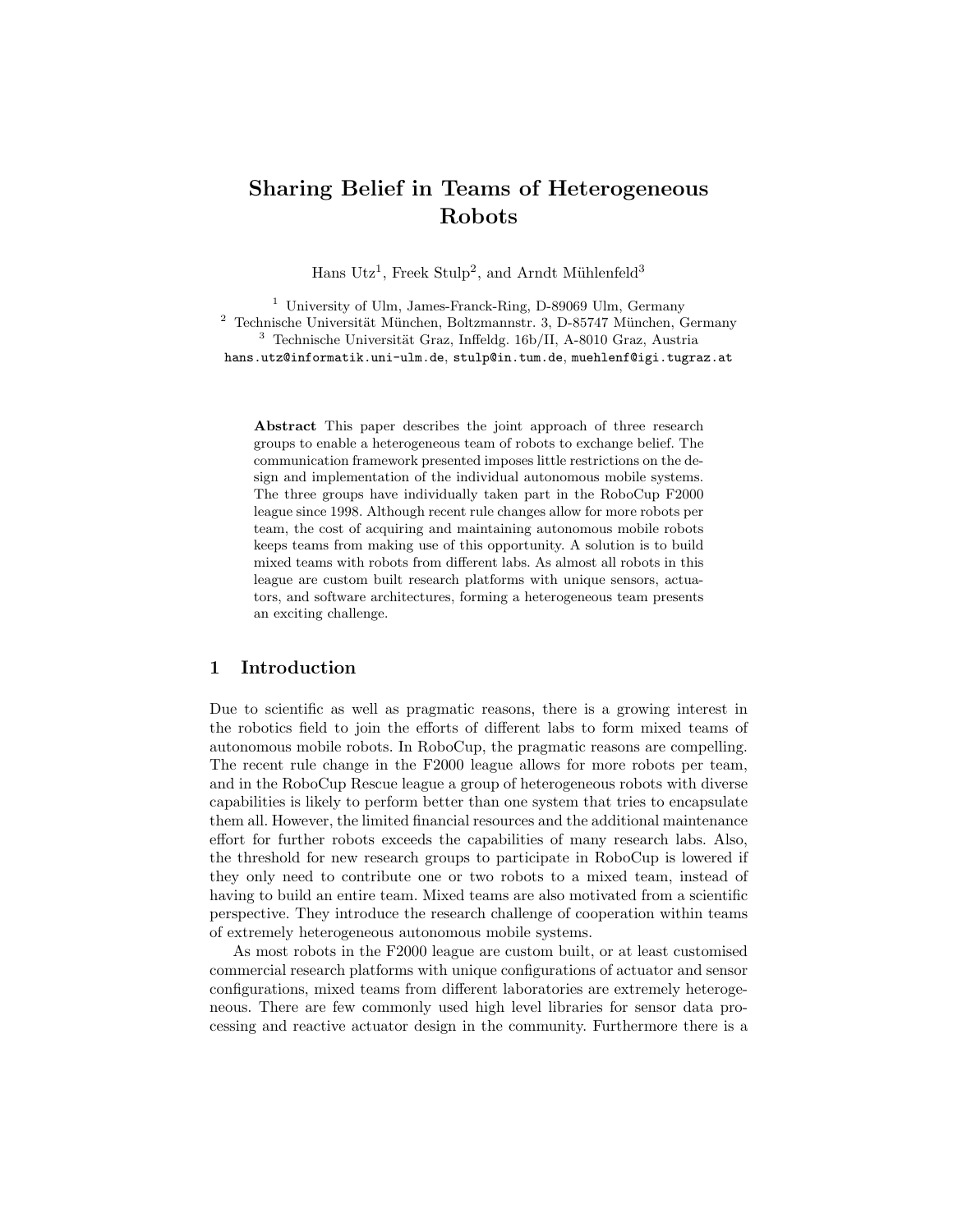multitude of methods and schools, each deliberately designing the control architecture of their robots fundamentally different to their competitors. This makes the unification of the software of the different robots of a potential mixed team almost impossible without substantial rewriting of at least one of the team's software. In our opinion it is also undesirable. Why should an autonomous mobile robot have to commit to any kind of sensor processing or control paradigm to be able to cooperate with another team mate, if both are programmed to interact in the same problem domain?

For cooperation between robots, the sharing of information about the environment is initially sufficient for successful cooperation. If all robots share both the same belief about their environment, as well as the same set of goals, similar conclusions should be drawn. This is known as the Intentional Stance [1], and has proven to be a successful way of coordinating behaviour in RoboCup scenarios [2,3]. Therefore, a central prerequisite for successful team cooperation is the unification of the beliefs about the world of the different agents. The limitations of the individual sensors usually provide each robot with quite limited information about the state of its environment. So it is unlikely that the beliefs derived solely from the robots' own sensors are automatically sufficiently similar to coordinate behaviour in a shared environment. Sharing of information might solve this problem. This becomes especially obvious if the different autonomous mobile platforms robots are equipped with different sensor suites that each provide their own unique perception of the environment. Compare for instance laser range finders, which provide precise depth information, with colour cameras, which provide more certainty about object identity.

This paper presents the early stage of an approach of robotic labs from three different research groups, of the universities of Ulm, Munich and Graz, to be able to play interchangeably with their different robot platforms in a mixed team. The main contributions of this paper are along two research directions. First, the design and implementation of a communication framework for sharing information within a team of extremely heterogeneous autonomous robots is presented. It is hardware and software independent, and can extend existing software architectures in a transparent way. Major code rewrites are not necessary to use this framework. Second, we specify an expressive shared belief state that our robots can communicate using this framework, to complement own beliefs, and to coordinate behaviour.

The remainder of this paper is organised as follows. Section 2 presents the three robotic teams. Section 3 shows the design of belief exchange between these teams. The implementation of the communication framework is presented in section 4. Related work is discussed in section 5, and we present future work and conclude with section 6.

# 2 An Overview of the Three Teams

In this section we will describe the differences between the three teams, emphasising those that are relevant to the sharing of a belief state. One of the most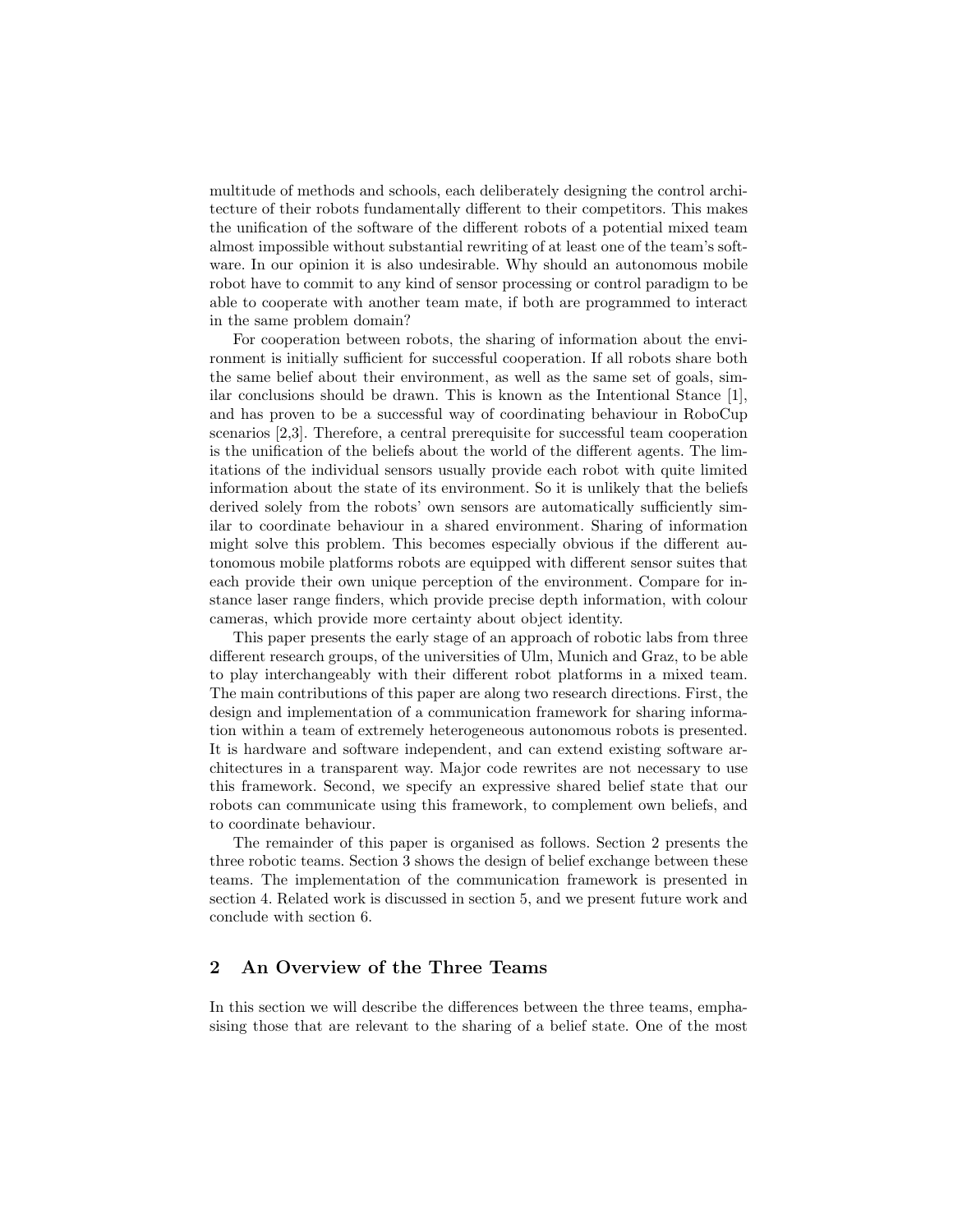important differences lies in the sensors used. On the level of belief state representation, we have found that all teams use different methods of modelling uncertainty and inaccuracy. This is mostly caused by the different ways in which the sensors capture the world. Also, some teams use an egocentric frame of reference, and others allocentric. Furthermore, fusing information from other players or the coach into the belief states of individual robots is treated in different ways.

#### 2.1 Ulm: Ulm Sparrows

The Ulm Sparrows [4] are custom built robots. Their sensor suites consist of infrared based near range finders and a directed camera. The available actuators are a differential drive, a pneumatic kicking device and a pan unit to rotate the camera horizontally (180<sup>o</sup>). Currently, the Ulm Sparrows team is actually a mixed team in itself as it switches to a new generation of the robot platform. Its sensor and actor suites are similar, but due to the technical progress, the properties of the devices vary significantly between the two platforms: The new robots are three times as fast as their predecessors, they have four times the camera resolution, etcetera. Nevertheless, they use the same code base.

Each robot acts upon an egocentric belief state, using the camera as its main sensor. The belief state does not only model the inaccuracy over the positions of detected objects, but also the uncertainty of the observations.

Currently, fusion only takes place for observations of the ball. The robots derive the position of the ball from the shared beliefs and compute the role assignment based on the exchanged allocentric dynamic poses of the other robots. The fusion of the different ball position hypotheses is computed by averaging the different observations if they differ less than a certain threshold.

#### 2.2 München: Agilo RoboCuppers

The Agilo RoboCuppers [5,6] are customised Pioneer I robots. Their only sensor is a fixed forward facing colour CCD camera with an opening angle of  $90^o$ . The robots use differential drive, and have a spring-based kicker.

The vision based localisation provides accurate self-localisation. For this reason the Agilo RoboCuppers use an allocentric belief state, in which each robot represents itself with a  $(x, y, \phi)$  pose in a global frame of reference. Our localisation module also computes a covariance matrix for each pose, that represents its inaccuracy. This is discussed more elaborately in section 3. There is no representation of the uncertainty of what an observation might be. Positions of static objects (goal-posts, corner-flags) depend upon the allocentric self-localisation, and dynamic objects (ball, teammates, opponents) can be distinguished well enough by their colours to allow for this simplification.

There are three methods by which the Agilo RoboCuppers fuse their observations to reach a more consistent and complete belief state [7]. Robots communicate the estimates of their own pose and ball position to each other. Self localisation estimates of other robots are always fused into the belief state, and ball positions only if another estimate is more accurate, or the robot itself has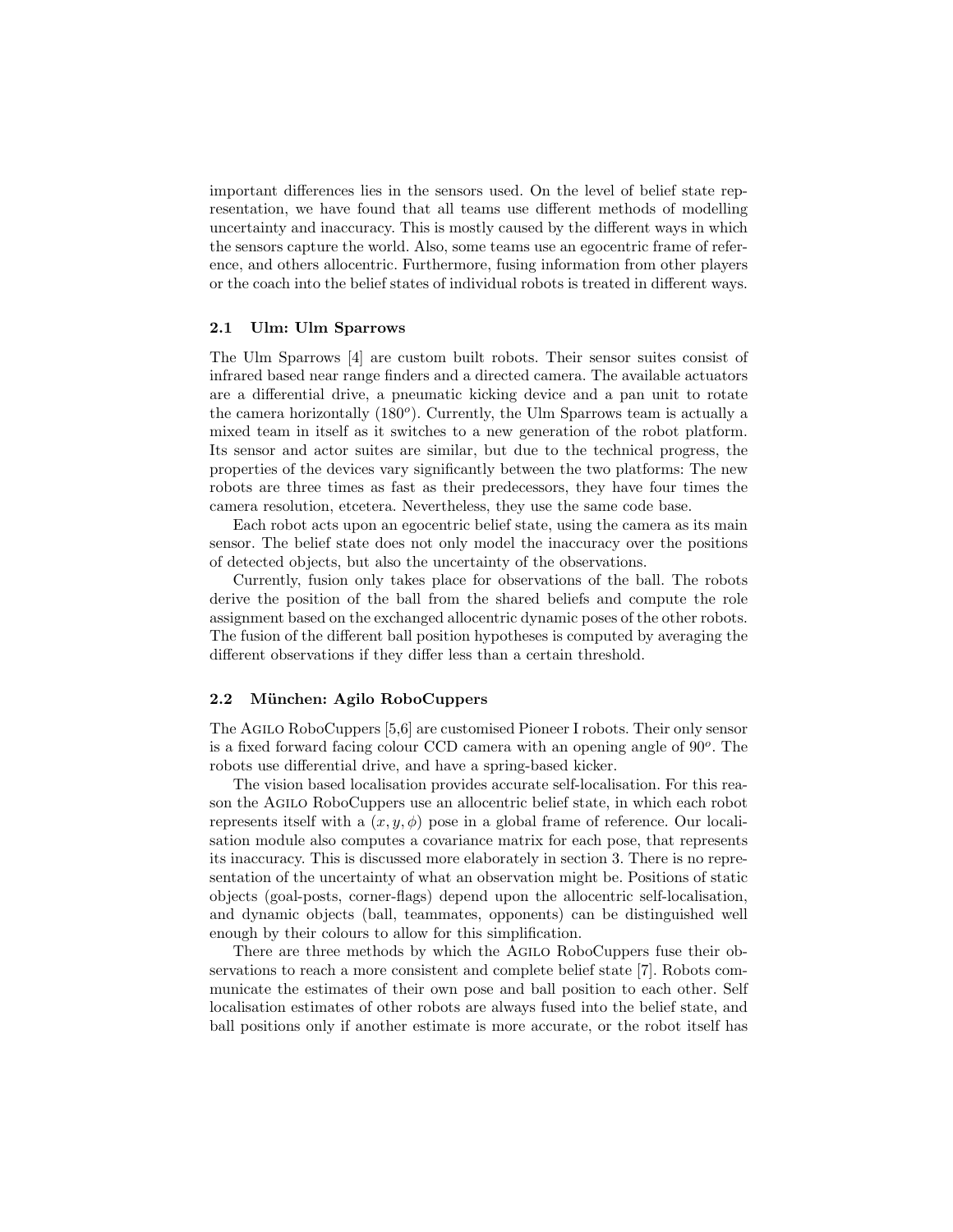not perceived a ball at all. Ball and opponent positions are communicated to a central coach computer which uses Multiple Hypothesis Tracking [8] to fuse the observations, and so achieve a global belief state, which is communicated back to the robots.

#### 2.3 Graz: Mostly Harmless

The robots of Mostly Harmless [9] are custom-built robots with a modular design of hardware and software, motivated by the intention of using the robots in different domains, i.e. not only playing soccer, but also executing delivery tasks in office environments.

The robots do not rely solely on their omni-directional camera, but are also equipped with a forward facing laser range finder (LRF) with an opening angle of  $180^\circ$ , and ultra-sonic sensors for  $360^\circ$  distance measurements.

Objects recognised in LRF data, are not classified with such ease as objects found in colour images. By matching both results, we get a more accurate position for objects classified by their colour. To cope with unclassified objects, or more precisely, with objects that are not classified uniquely, the internal representation of the object class is a set of significance values, where the relation to each of the known classes is expressed by a probability estimate. The internal representation of object positions in the numerical model is based on an egocentric coordinate system, uncertainty in position information is expressed by an uncertainty estimate covariance. An allocentric view of the robots pose  $(x, y, \phi)$  and observed object positions is defined and used, whenever the robots operate in a known environment and self-localisation is possible, thus providing the robots with a common frame of reference. In these environments a robot is able to use position information from its teammates.

Sensor fusion is done locally, all information available from built-in sensors is integrated into the local belief state by Multiple Hypothesis Tracking methods [8] and is broadcasted in certain intervals to teammates and the coach computer.

Cooperative behaviour is coordinated by locker-room agreements, that is, by deriving the active role from the actual belief state. In special cases, additional symbolic information is exchanged within the team to aid decisions, e.g. in ambiguous situations [10].

## 3 Design of Belief Exchange

The scenario depicted in figure 3 shows how belief exchange can be useful. Player 1 has just shot at the goal, but the keeper has deflected the ball, which is now lying behind player 2. This player has a good chance at scoring, but cannot see the ball because it is outside of the field of view of its camera. Fortunately, two defenders observe the ball. One has a laser range finder, and can determine the location of the ball accurately. However, since colour information is lacking, it is not that certain about what the object is. Fortunately, the second defender has a colour camera, with which it recognises the ball, even if the localisation of it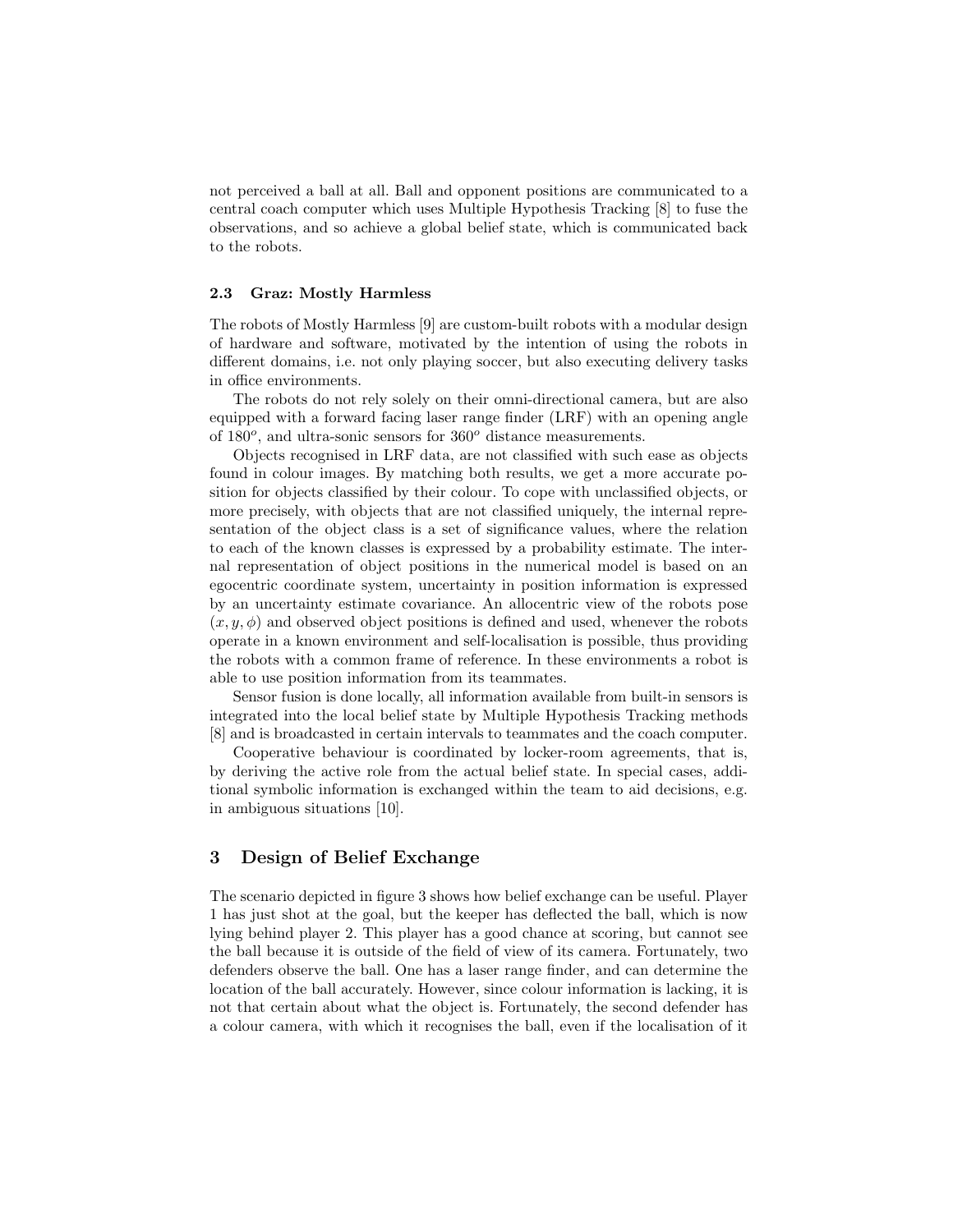is not very accurate. Player 2 receives this information from the two defenders, and fuses it to derive there is a ball behind it. All players compute that player 2 is closest to the ball, and player 2, determined by locker-room agreement, will turn and try to score a goal.



Figure1. A RoboCup Scenario

This scenario shows that exchanging information allows individual robots with a limited field of view to acquire information about hidden parts of the state, and to generate a more consistent and certain belief about the world by fusing observations from different robots, possibly with different sensors.

To share beliefs, the teams must agree upon structures that encapsulate this information. In this section we will discuss the design of these structures. The three main elements are a time-stamp, the probabilistic dynamic pose of the robot itself, and a list of observed objects. The main design principle is that we want an expressive belief exchange structure, but not simply a superset of all the information that the three teams have used so far.

Time-stamped message-based communication. The beliefs of the robots are exchanged within the team by a message-based protocol. Messages that are corrupted by packet loss in the wireless network do not influence each other, and can safely be ignored. As a basic requirement for sharing information in a highly dynamic environment each message is accurately time-stamped. This allows for interpolation of the beliefs to minimise the estimation error between messages.

The own dynamic pose. Many sensor data processing algorithms assume that the probability of measuring a certain quantity is distributed according to a Gaussian normal distribution. We also use this concept, and represent the robot's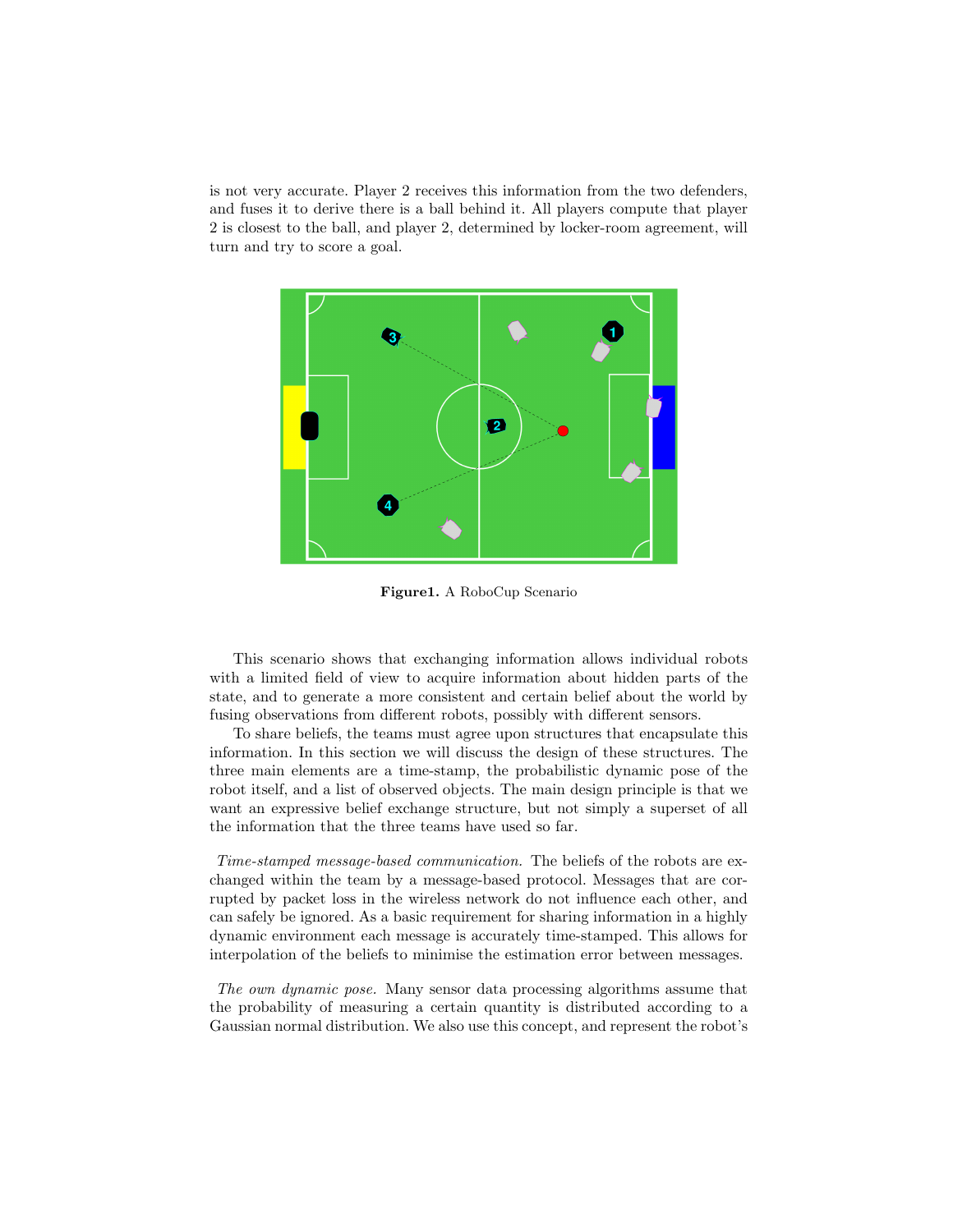pose by a three-dimensional vector and covariance matrix. The vector represents the mean of the Gaussian distribution, with  $(0, 0, 0)$  being the centre of the field, facing the opponent goal. The covariance matrix holds the associated uncertainty as a three-dimensional Gaussian distribution around this mean. How these values can be computed is discussed more elaborately in [7]. This probabilistic representation allows robots to communicate not only where they belief they are, but also how certain they are about it. Larger values in the covariance matrix mean that the robot is less certain about where it is.

Apart from its pose, the robot also communicates its velocity as a tuple  $(v_x, v_y, \omega)$ . There are no uncertainty measures for the speed. We call the combination of pose, covariance matrix and speed a probabilistic dynamic pose.

Observed objects. Apart from their own pose, the shared belief state also contains a representation of all the observations of objects the robots have made. Each object is represented by the same dynamic pose and covariance matrix, which have been discussed in the previous section. Although this representation is somewhat redundant (goal-posts will never have a velocity), it is very general. The observed objects are projected in an egocentric frame of reference, in which the observer always has pose  $(0, 0, 0)$ .

Each observation must be mapped to one of the objects that can be expected to be encountered in the robot's environment. On a soccer field these objects are the ball, the teammates, the opponents, the corner-flags and the goal-posts. Any other objects (referee, assistants, flashers) are deemed obstacles. Since observations can usually not be mapped to one object with perfect certainty, each observation is accompanied by a list of all possible objects, and the estimated probability that the observation was this object. Therefore, a very general list of observations would be the matrix of the observations and object assignment probabilities, with each column summing up to one. See table 3 for an example.

|            | Observation $p(Ball) p(Teammate1) p(Teammate2) \ldots p(CornerFlag1) \sum p$ |            |          |  |
|------------|------------------------------------------------------------------------------|------------|----------|--|
| 0.89       | 0.01                                                                         | $\rm 0.01$ | $0.00\,$ |  |
| 0.03       | 0.24                                                                         | 0.27       | 0.00     |  |
|            |                                                                              |            |          |  |
| $\rm 0.01$ | 0.00                                                                         | 0.00       | 0.51     |  |
|            | <b>Table1.</b> The observation-object assignment matrix                      |            |          |  |

#### 3.1 Design issues

Allocentric vs. Eqocentric. The most obvious way to fuse observations of different robots is by the use of a shared frame of reference. Therefore the robots use the allocentric frame of reference defined in the previous section, to communicate their poses.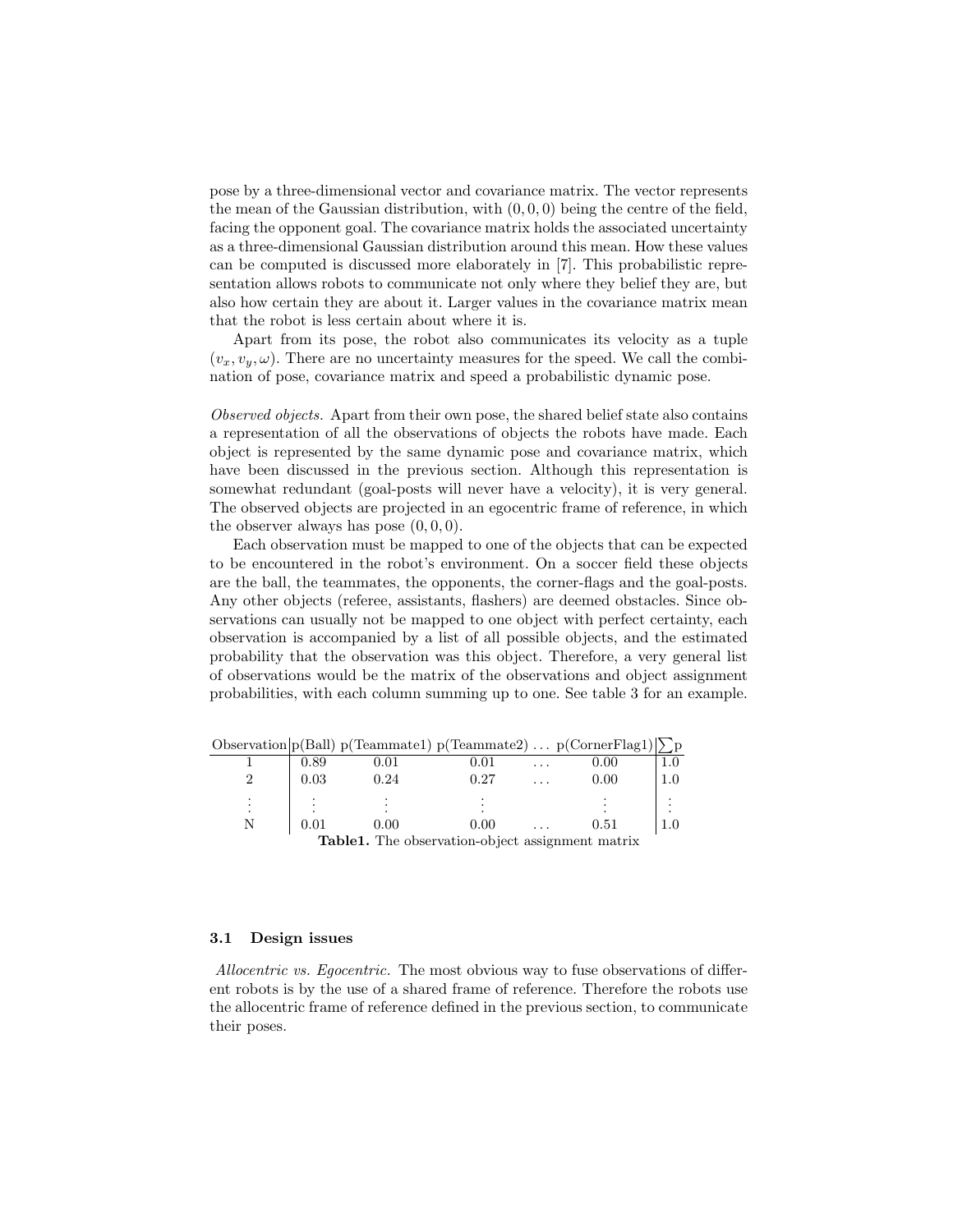However, using an allocentric frame of reference to coordinate behaviour requires knowing where you are with sufficient accuracy, something that cannot always be guaranteed in the F2000 league. An egocentric frame of reference, in which objects are localised relatively to the robot, can be sufficient for the execution of many tasks. Knowing where the ball and opponent goal are can be enough to score a goal. Passing is another example where the accuracy of the relative robot poses is more important than global localisation of these robots. For these reasons we have decided to use an egocentric frame of reference for the observations.

Inaccuracy and uncertainty. The differences between the sensor systems of the teams allow them to derive different information about the objects they observe. The laser range finder of the Graz team provides accurate information about object locations, but the uncertainty as to what kind of object it is is not as certain. The other colour-camera based teams are much more certain about the type of object (orange ball, yellow goal), but cannot locate the objects as precise. We have chosen to represent both aspects in the shared belief state, to allow all teams to express their different types of uncertainty. Appropriate fusion of this distributed multi-modal perception increases the accuracy and certainty of each robot's local belief state.

Simplification of the observation assignment matrix. In the communicated beliefs, the matrix is actually sent as a set of object-probability pairs for each observation. First, the matrix is usually quite sparse, as most classes of objects are clearly discernible from each other. For instance, robots are usually easy to distinguish from goal-posts, but less easily from each other. A second reason is that probabilities below a certain threshold will probably not influence the decisions of a teammate, and need therefore not be communicated. The sum  $s$ of the probabilities in each set is less or equal than one, with  $1 - s$  representing the robot's ignorance about the observation.



Figure2. Tree of Object Classes

To make the list of observation-object more compact, superclasses of the individual objects have been defined. Often it is the case that a robot recognises a robot as being an opponent, but not which number it has. Instead of sending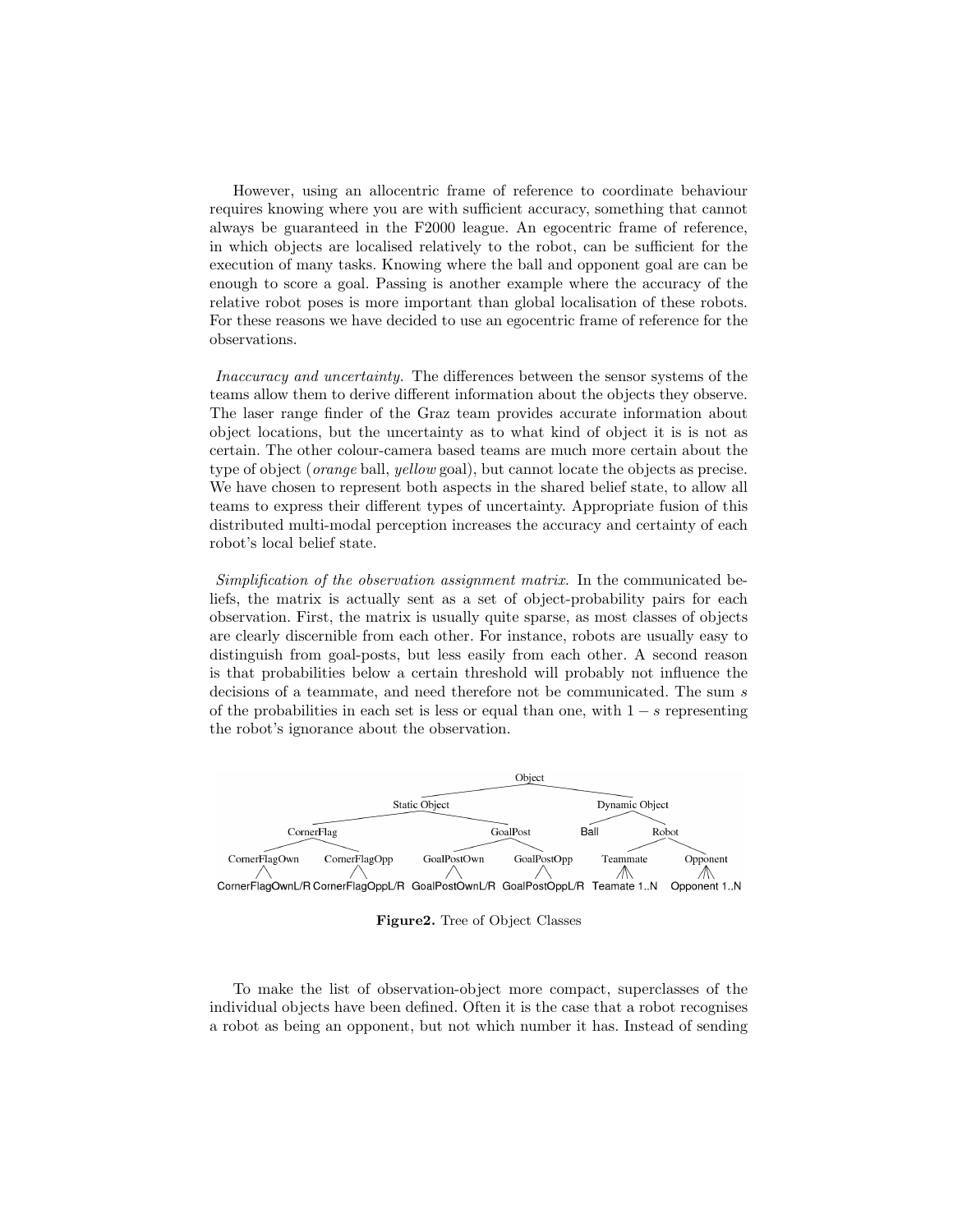that it can be Opponent 1,2,3 or 4, each with the same chance, the robot has the option of sending the superclass Opponent. If really nothing useful can be said about what kind of object the observation is, the robot could even send that it is of class Object (in this case the assignment probability is always 1.0). The full tree of objects and superclasses can be seen in figure 3.1.

## 4 Implementation of the communication framework

The team communication uses a message-based, type safe high-level communications protocol that is transfered by IP-multicast. A type safe high-level protocol is necessary to keep the communicated data easily accessible and prevent subtle programming errors that are hard to trace through different teams. It also facilitates adjustments in the communicated data structures, as needed during development. As the communication in a team of autonomous mobile robots has to use some kind of wireless LAN, that is notoriously unstable especially in RoboCup tournaments, a connection-less message based protocol is mandatory. This way, network breakdowns and latencies do not block the sending robot. And as messages do not depend on each other, messages from other teammates can be integrated into the shared belief state as soon as the network becomes available again. To save bandwidth, IP-multicast is used, since this way every message has only to be broadcasted once, instead of  $n$  times for  $n$  clients.

The implementation uses the notify multicast module (NMC) of the Middleware for Robots (Miro) framework [11]. Miro is a CORBA based middleware architecture for autonomous mobile robots. It provides generalised sensor and actuator interfaces for various robot platforms as well as higher level frameworks for robotic applications such as behaviour based control and video image processing. Additionally to the method-call oriented interfaces, Miro also uses the event driven, message-based communications paradigm utilising the CORBA Notification Service [12]. This standardised specification of a real-time event channel is part of various CORBA implementations [13,14]. The Notification Service specifies a variant of the publisher/subscriber architecture. Publishers (suppliers in their terminology) offer events. The so-called consumers subscribe to those events. They then receive the events supplied by the publisher through the event channel. The NMC module customises this service for team communication. The data exchanged is specified in the CORBA interface definition language (IDL). Standardised mappings from IDL to most modern programming languages (C,  $C_{++}$ , Java) exist.

CORBA uses a connection oriented (usually TCP/IP based) communication layer by default, the NMC module therefore plugs into the Notification Service architecture and exchanges events between the robots of a team transparently, using IP-multicast. For this purpose a service federation quite similar to the one described in [15] is used. An event channel instance is run locally on each robot. A "NMC event consumer" subscribes for all events that are offered only locally but subscribed by other team mates and sends them to the multicast group. A "NMC event supplier" in turn listens to all events published via IP-multicast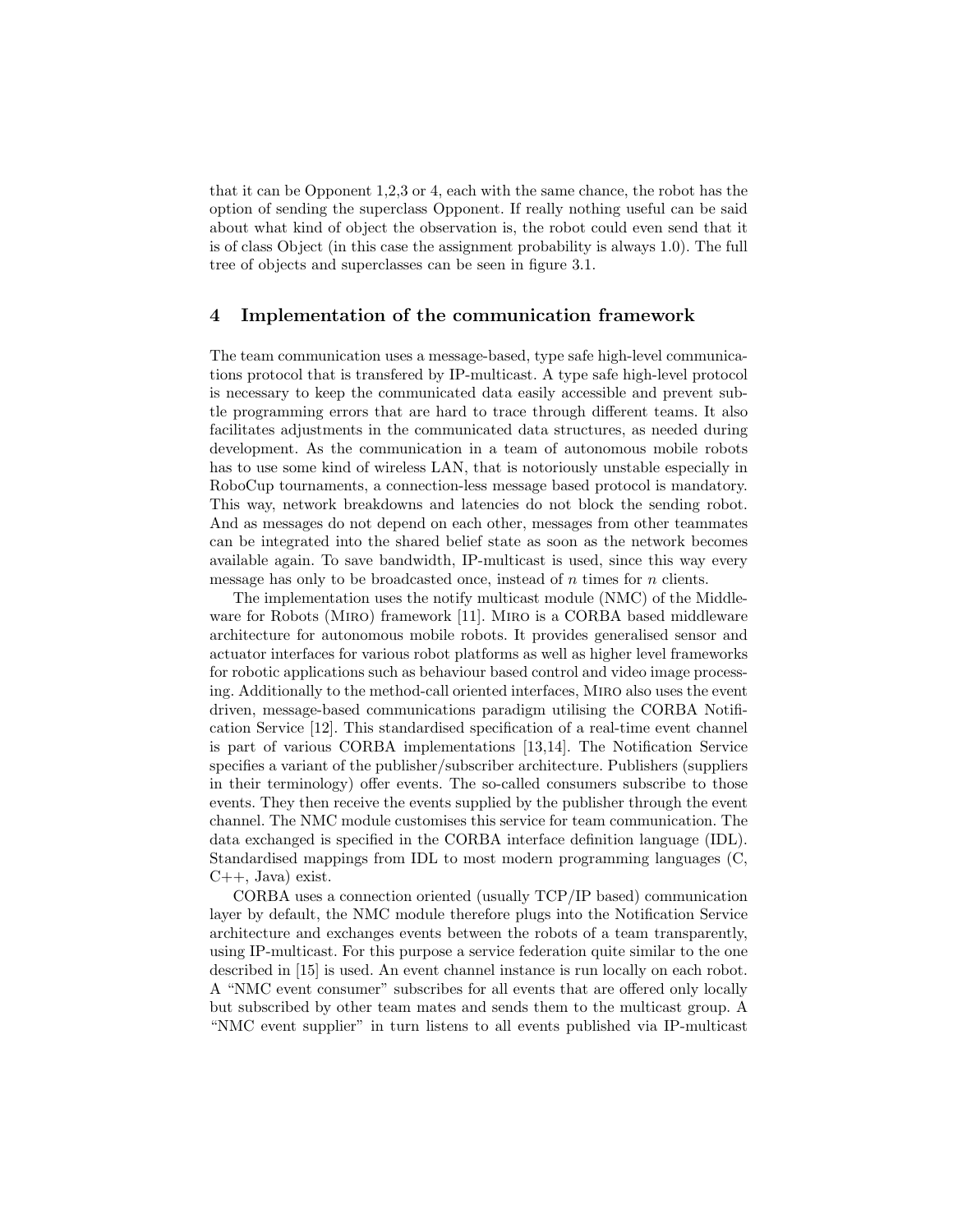and pushes those into the local event channel, that are subscribed but not offered locally. To keep track of the offered and subscribed message types, NMC utilises two fields of the standard event message format: The domain name and the type name. By its convention, the domain name of a message contains the name of the robot producing the event. The type name describes the payload of the event. As these fields are also part of the native offer/subscription management and filtering protocol of the notification service, robots can easily determine whether events they offer are currently subscribed to in the team, and skip their production entirely if there are no subscribers.

Figure 4 illustrates a sample configuration of the notification channel setup. Two robots  $(A, B)$  produce two types of events  $(1, 2)$ , the resulting events are  $\{A1, A2, B1, B2\}$ . The events in the supplier and consumer boxes denote the offered and subscribed events. The events labelling the arrows denote the actual flow of events. Note that suppliers and consumers can offer or subscribe for multiple events.



Figure3. A Federated Notification Channel Setup

Communicating the IDL-specified belief state discussed in section 3 at 10Hz with all teammates uses, on average, less than  $10\%$  of the available bandwidth of a standard 802.11b WLAN (11 MBit/s). This should be available, even on heavily loaded networks, such as those in RoboCup tournaments.

We would like to emphasise that even though our main goal is to communicate belief states, this framework is not limited to this information only. In principle it is possible to communicate any type of information, for instance role assignments, utilities, coaching advice.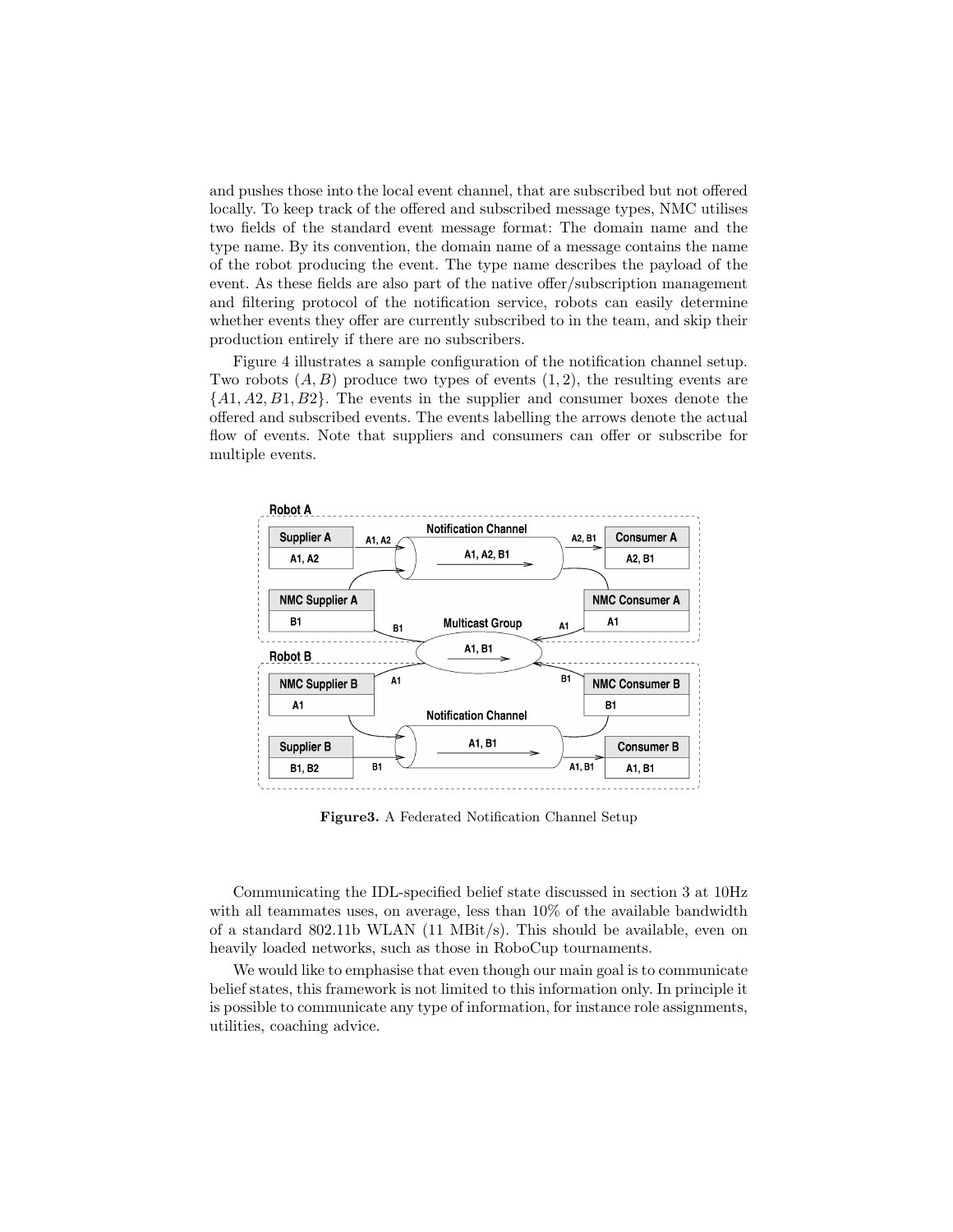## 5 Related Work

Team wide information sharing is a well-known concept in RoboCup. CS Freiburg used a global world model fused on a central coach computer by the use of Kalman and particle filters [16]. It was then sent back to the team mates. The system was based on a very accurate LSR-based self localisation. High accuracy was achieved by using the walls that enclosed the field up to 2001 as landmarks. An early attempt of information sharing in the legged-robot league is described in [17]. However, this approach suffered from the severe network latencies of the communication device available on this platform.

The idea of cross team cooperation has some tradition within the RoboCup leagues. In the simulation league, the source code of many teams was published on the Internet allowing new participants to base their new team on previous participants of simulation league tournaments.

One of the most successful mixed teams in RoboCup has been the GermanTeam, which participates in the legged-league [18]. The GermanTeam is a cooperation of five universities participating with one team and one code repository. The exchange and integration of software is enabled by a standardised hardware platform, as well as a modular software design. The challenge we face is to integrate different hardware systems and software architectures, for which integration has never been a primary goal. A bottom-up design, such as the GermanTeam has, would require complete rewrites of all systems, so instead we have chosen a software package that extends each individual software architecture.

The most similar mixed team cooperation effort was done by the Azzurra Robot Team. They built a middle size league national team from various Italian universities. They also used a (proprietary) publisher/subscriber communication protocol, utilising UDP. However, their focus was on explicit role assignment and coordination strategies among the field players [19]. Unfortunately the Italian national team was dissolved after the RoboCup tournaments in 2000.

We share the concept of distinguishing between that which is communicated and how it is communicated with languages such as the Knowledge Interchange Format [20]. However, this language was developed for exchange of information formalised in different knowledge representation languages between knowledgebased systems, and not primarily for distributed robotic agents, where the emphasis is more on state estimation and modelling dynamic systems.

## 6 Conclusion and Future Work

Currently each team has its own fusion methods. The data exchanged is designed in such a way that each team should be able to use it for their fusion, as well as supply the data required by the other teams. Sharing the same belief state will allow us to compare the different methods better, as the belief state abstracts from the sensory differences of the teams. In the long run, a unified fusion can be expected, as all team will try to get the best out of the shared information.

So far, most coordination in RoboCup is based on explicit communication of role assignments or their utilities [21,19]. One of the goals of this cooperation is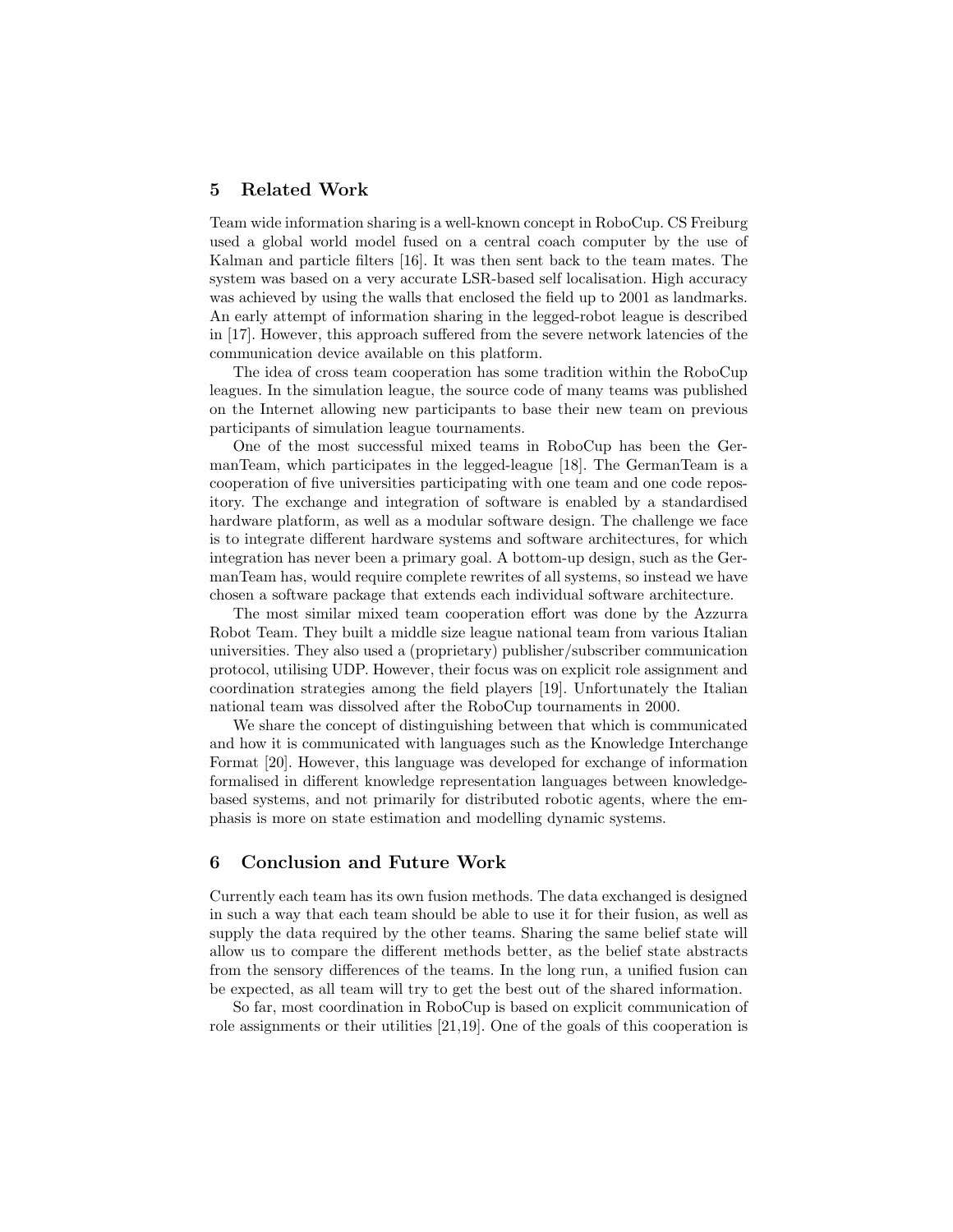to show that communicating only a belief state can be sufficient to coordinate behaviour and assign roles dynamically. We hope to use models of teammates' dynamics and navigation routines to predict who will be able to go to the ball quickest. Since the robots share their belief state these predictions should be similar. This approach is successfully demonstrated in [6], in which only one robot is going for the ball more than 98% of the time, without explicit communication about role assignment.

In this paper we have presented a CORBA based communication framework for sharing information within a team of extremely heterogeneous autonomous robots is presented. Our three teams have extended their existing software architectures with this framework, enabling transparent communication between these teams. We have also introduced the shared belief state we communicate using this framework, and discussed the underlying design principles and motivations.

The design of the mixed team communication for sharing beliefs was started on the altruistic ground of scientific experimentation. Nevertheless it might turn into a necessity, as it seems that not all three teams can afford to attend this years Robot Soccer World Cup in Lisbon as an independent team.

# Acknowledgements

The work described in this paper was partially funded by the Deutsche Forschungsgemeinschaft (German Research Foundation) in the SPP-1125, "Cooperating Teams of Mobile Robots in Dynamic Environments".

```
Miro is freely available as open-source at
smart.informatik.uni-ulm.de/Miro/
```

```
The specification of the shared belief state is available as open-source at
sharedbelief.sourceforge.net/
```
# References

- 1. Dennett, D.C.: Brainstorms. Harvester Press (1981)
- 2. Tews, A., Wyeth, G.: Thinking as one: Coordination of multiple mobile robots by shared representations. In: International Conference on Robotics and Systems (IROS). (2000) 1391–1396
- 3. Buck, S., Beetz, M., Schmitt, T.: Reliable multi robot coordination using minimal communication and neural prediction. In Beetz, M., Hertzberg, J., Ghallab, M., , Pollack, M., eds.: Advances in Plan-based Control of Autonomous Robots. Lecture Notes in Artificial Intelligence, Springer (2002)
- 4. Kraetzschmar, G., Mayer, G., Utz, H., Baer, P., Clauss, M., Kaufmann, U., Lauer, M., Natterer, S., Przewoznik, S., Reichle, R., Reisser, A., Roth, A., Schmidt, M., Sitter, C., Sterk, F., Palm, G.: The Ulm Sparrows 2003. In: Proc. of RoboCup-2003 Symposium (to appear). Lecture Notes in Artificial Intelligence, Berlin, Heidelberg, Germany, Springer-Verlag (2003)